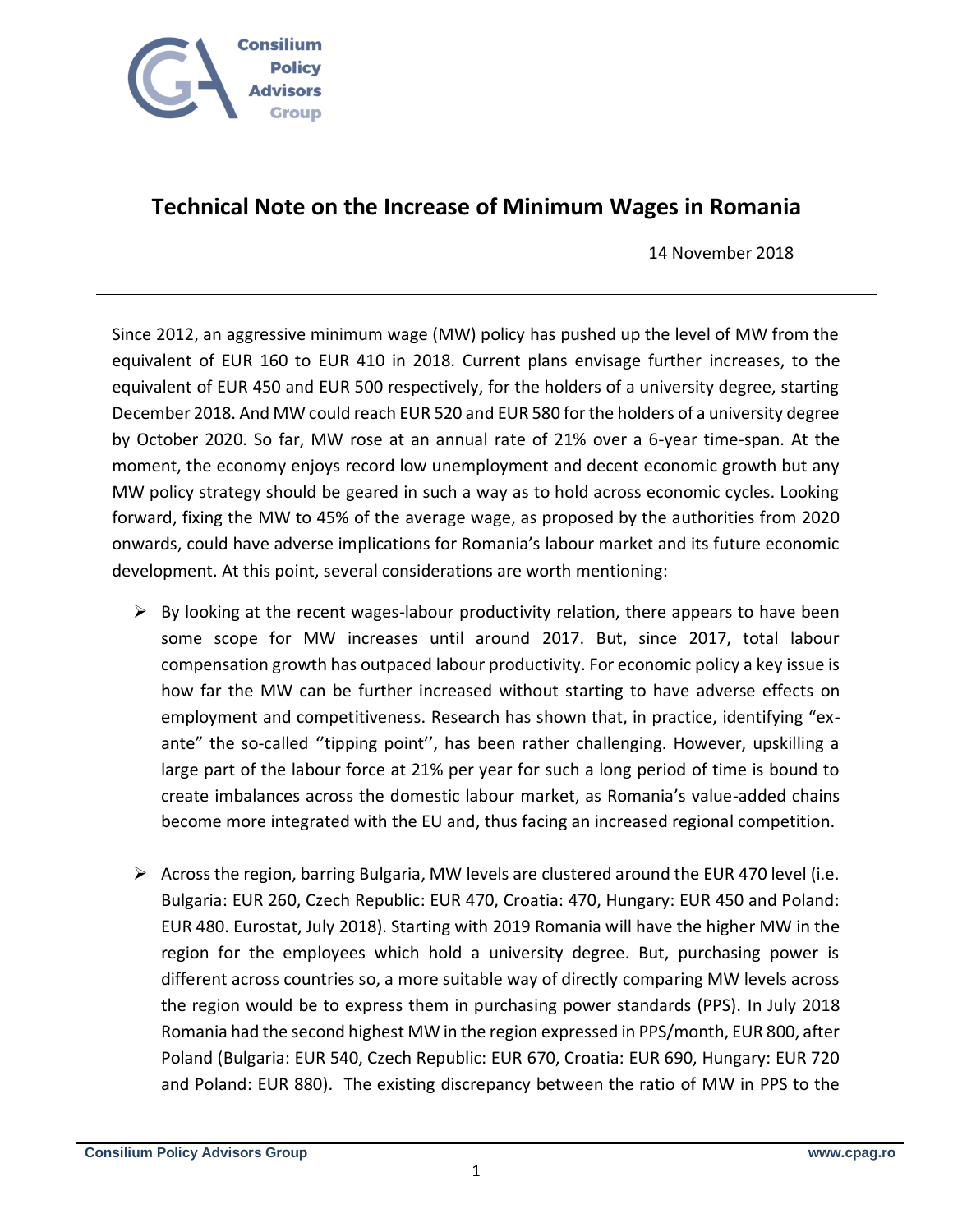

MW (PPS) and GDP per capita (PCS) 28000 Czech Republic 26000 24000 EUR GDP per capita (PPS), 2017 EUR GDP per capita (PPS), 2017 22000  $\bullet$  Hungary  $\bullet$  Poland 20000 Romania Croatia 18000 16000 Bulgaria 14000 12000 10000 300 400 500 600 700 800 900 1000 EUR MW (PPS), EUR, July 2018 **Source: Eurostat** 

GDP/capita in PPS across the region suggests Romania's MW might be already too high, especially given the structure of both the economy and that of the labour market contracts

(see next point).

- $\triangleright$  Long-run productivity increases depend on capital investment, which is itself, partly, an outcome of past wage growth episodes. The pass-through effects from the MW to the entire wage structure is important and the recent domestic trend clearly shows the limits of the MW increases. This indicates that the cost of labour might already be too high in Romania, especially given the existing level of infrastructure development, proximity to core EU markets, overall employers' costs, etc., when compared to other EU countries in the region.
- $\triangleright$  A too high MW would have an asymmetric impact across Romania's regions, disproportionately affecting low-wage industries. As a result, going beyond the ''tipping point'' with further MW rises, could actually decrease employment – as some labour intensive low value-added industries become uncompetitive – thus lowering economic growth. Or, it could increase the number of employees which pay ''envelope'' wages. The existing structure of the labour contracts distribution in Romania is extremely skewed towards the MW level contracts. According to ''Monitorul Social'', in early 2018 almost